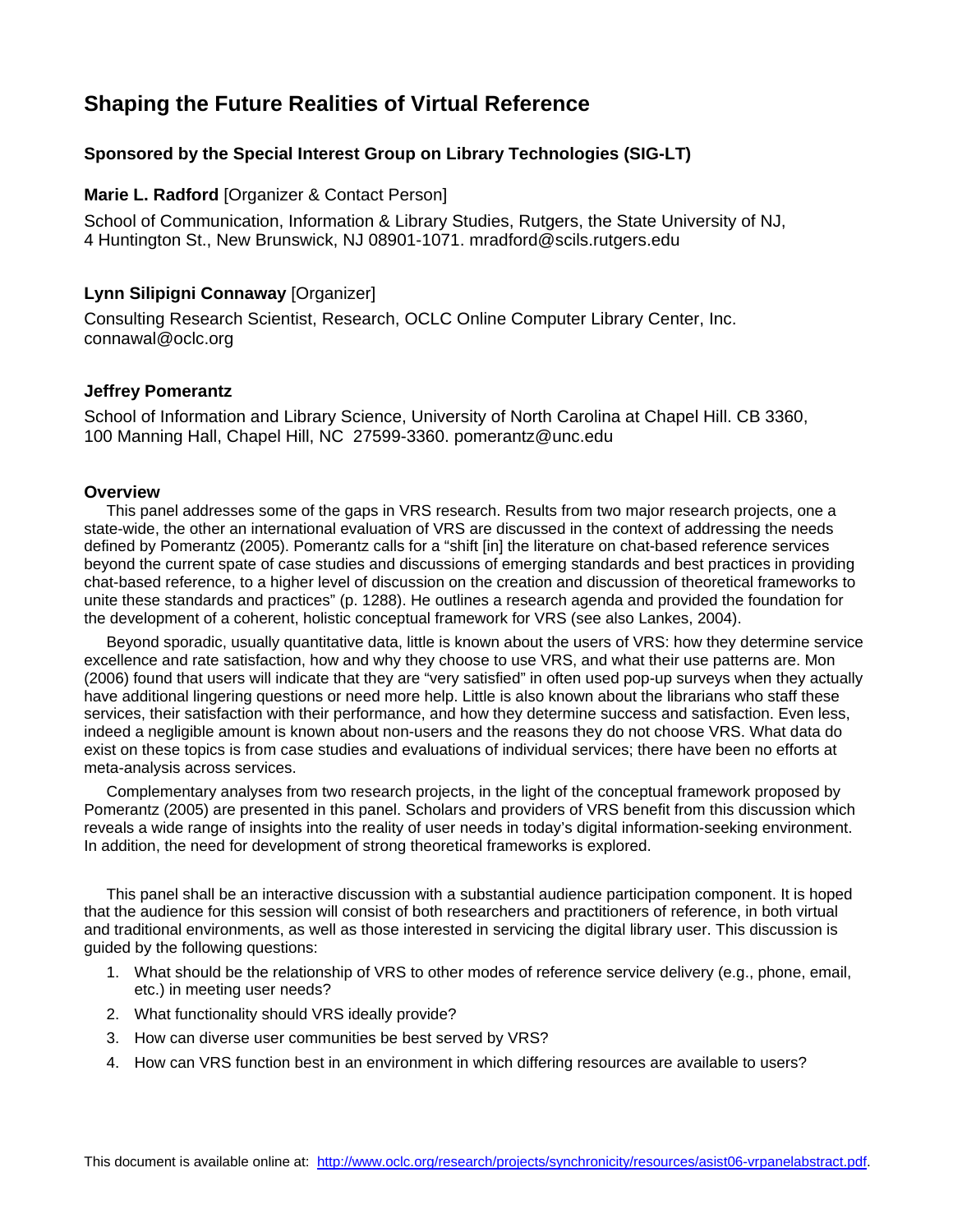# **Seeking Sustainability and Singularity: Evaluating Virtual Reference from User, Non-User, and Librarian Perspectives**

### *Marie L. Radford and Lynn Silipigni Connaway*

Web-based library reference services have emerged in growing numbers as vital alternatives to the traditional face-to-face (FtF) reference encounter. Synchronous, (live chat reference or "Ask-a-Librarian" services) and asynchronous (email) virtual reference services (VRS) have become common features of library home pages, growing in numbers since their initial appearance in the late 1990's with the increasing use of digital libraries and the demand for remotely accessed academic library services (Mon, 2006). Existing research on this relatively new type of library service is fragmented and limited in scope (Lankes, 2004), but there is a growing body of research (e.g., see Arnold & Kaske, 2005; Nilsen, 2004, Radford, 2006), that includes recent doctoral dissertations (e.g., see Ford, 2003; Mon, 2006; Ozkaramanh, 2005). Urgency for more research is partially driven by issues of sustainability as many VR services, initially supported by grant money, must now seek new funding sources. Sustainability has become one of the critical issues for VRS in these times of extremely tight budgets, rapidly changing technologies, widely available web browsers and sources, and continually evolving service models. Another pressing issue is how to build a stronger user-base. Services seeking to reach non-users have little information about them, the reasons they do not choose VRS, or how they might be encouraged to become users.

This international research project, funded by the Institute of Museum and Library Services, Rutgers, The State University of New Jersey, and OCLC Online Computer Library Center, Inc., is a study of librarians, users, and non-users of VRS. The factors that influence selection and use, as well as the non-selection and non-use of synchronous VRS are being investigated. Transcript analysis, online surveys, focus group and individual interviews with users, non-users, and librarians are utilized to identify why users select and use VRS, why nonusers opt to use other means, and how interpersonal dimensions of VRS determine perceptions of satisfaction and success. Questions address:

- how users determine service excellence
- **Example 3** how users rate satisfaction
- **•** how and why users choose to use VRS
- **Example 1 patterns of user behavior**
- librarians' satisfaction with their own performance
- how librarians determine success and satisfaction

In the initial phase of this grant, a series of seven focus group interviews have been conducted with librarians, users, non-users of VRS and an overview of preliminary results are discussed below. Focus groups with VRS librarians reveal that they are enthusiastic about VR, but concerned about sustainability. Comfortable in the virtual environment, they believe that rewarding interpersonal relationships with the users are often developed. They also perceive that VRS makes service more accessible to users in large academic institutions, enables them to reach people who normally do not use the library or FtF reference, and expands library collections to outside and/or remote users. Technology problems are cited as one of their biggest frustrations.

The users of VRS are equally enthusiastic. They especially value the convenience of round-the-clock access and the transcript that is generated and emailed to them after each session. They often prefer VRS to FtF reference assistance because of the convenience and anonymity of live chat. They enjoy being able to multi-task while chatting, and enjoy the immediacy of chat versus email which they perceive to have slow response time. They value the professionalism of the VRS librarians and their ability to find quality information. They too are frustrated by technology problems, including slow system response time and difficulties with co-browsing functions.

Graduate student non-users of VRS frequently use library websites and databases, Google Scholar and other search engines, and also asked colleagues when they have academic-related information needs. The majority prefers FtF reference interactions because they value instruction as well as obtaining the needed information, and are unsure of the reliability of VRS interactions. They usually require assistance from a librarian during "crunch time" and believe that the response time for VRS will be longer than FtF. Those who have a preference for email believe it is convenient and saves travel time. These graduate students have not used VRS because of technology concerns. They do not want to annoy the librarians or place more strain on the librarians'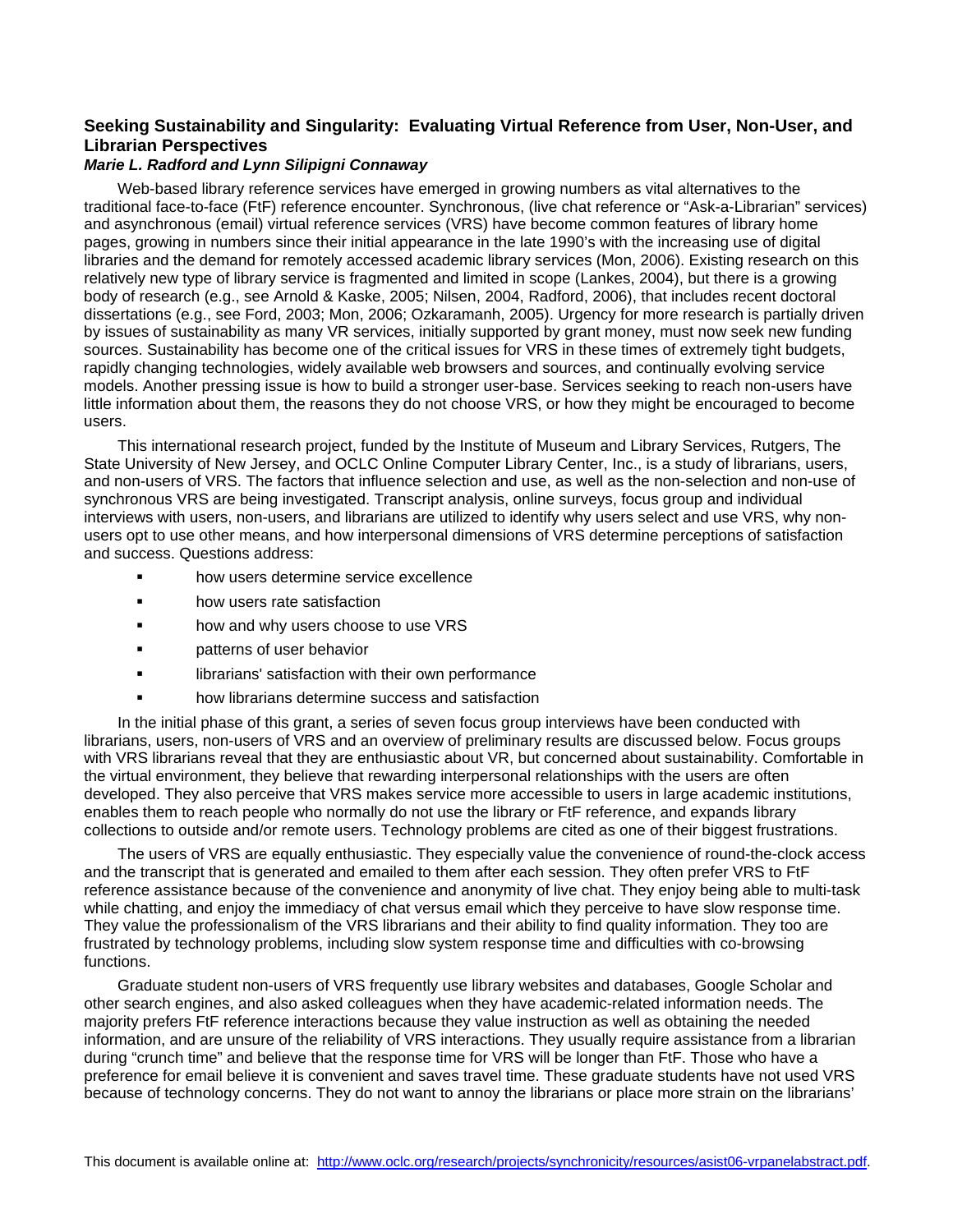time. Not knowing if a librarian is available at odd hours is another deterrent. They also expressed a fear of appearing stupid, not presenting an intelligent query, or being negatively evaluated by the librarian. Privacy was a concern since they feared that the conversation would be saved and perhaps shown to their professors. They would be more apt to use VRS if they knew that librarians really wanted users and suggested a promotional campaign on campus that encouraged student use. They also need to have more confidence in the system and would like information available on the web site that explained the speed and hours of the service.

Additional focus groups with non-users were conducted with 12-17 year-olds, termed "screenagers" because of their affinity to computer, phone, and video-game screens (Rushkoff, 1996). Like the graduate student nonusers, these screenagers also use Google, browse the web, or ask their friends for help, while some prefer to find information on their own. The majority prefer FtF interactions with the librarian to any other form of communication with a librarian. They highly value the interpersonal interaction they have with the librarians and are not sure that VRS librarians would understand their information needs, or would care about them as individuals. The screenagers are apprehensive about using VRS because they worry that chat situations may be unsafe since they do not know the librarians. Some trust their ability to evaluate web-based resources above that of the librarian, although others understand that librarians know where to find the best information. A concern for the accuracy of the answers is another drawback to using VRS. They like the idea of round-the-clock service, but doubt they will try VRS in the near future.

As can be seen in the above, preliminary results, much insight is gained by focus group interviews with these cohort groups. Additional focus groups are in process and will be followed by 300 phone interviews and 600 online surveys of an international sample including proportional numbers of librarians, users, and non-users. Results are discussed in relation to gaps in the literature to be filled and implications for theory development and testing.

## **The Return on Investment of Collaborative Virtual Reference Service**  *Jeffrey Pomerantz*

The past few years have seen an upswing in interest in cost-benefit studies for libraries. Most of these studies are from the perspective of the library user: they investigate the benefits realized by library users from the use of libraries, and the value to users of libraries providing particular services. Several studies conducted in North America have investigated these benefits at a statewide and nationwide level. McClure and colleagues (1998, 2000) found that public libraries in Pennsylvania and Florida benefit the local community and the state in a variety of ways, though they did not place a dollar value on those benefits. Fitch and Warner (1999) found similar benefits for public libraries in Canada. Two other studies employed methods of economic valuation to actually place a dollar value on the benefits provided by public libraries, and have found impressive returns on investment: Griffiths, King, Tomer, Lynch, and Harrington (2004) found that the Return on Investment (ROI) for public libraries in the state of Florida is \$6.54 returned for every \$1.00 invested, and Barron, Williams, Bajjaly, Ams, and Wilson (2005) found that the ROI for public libraries in South Carolina is \$4.48 returned for every \$1.00 invested. These studies address the very large-scale issue of the value of the existence of libraries in a community.

To find studies of the cost-effectiveness of library reference services, one must go back thirty years. The late 1960s to mid-1970s was a period when especially tight budget situations in libraries created a need for libraries to justify the services they provide, and thus created a demand for ROI studies. Today, similar budget situations in libraries are one cause of the current interest in ROI studies. These studies from the 1970s were not from the perspective of the library user, however, but from the perspective of the library itself. A number of studies in the late 1960s and 1970s arrived at surprisingly high cost-per-transaction figures (Murfin, 1993). Virtual reference service (VRS) providers must add to these expenses the cost of licensing software, the cost of maintaining servers to host the software, and the cost of training librarians to use these applications.

This study quantifies the ROI associated with the implementation of a collaborative VRS. This study has collected data from libraries participating in the NCknows service, a statewide chat-based reference service in North Carolina, coordinated by the State Library of North Carolina (www.ncknows.org). This study has identified the impact that participating in this service has had on these libraries, in terms of the costs and savings incurred by individual libraries and by the entire statewide collaborative. This effort seeks to answer the following research questions:

1. What monetary and non-monetary costs and savings are incurred by libraries participating in a collaborative VRS?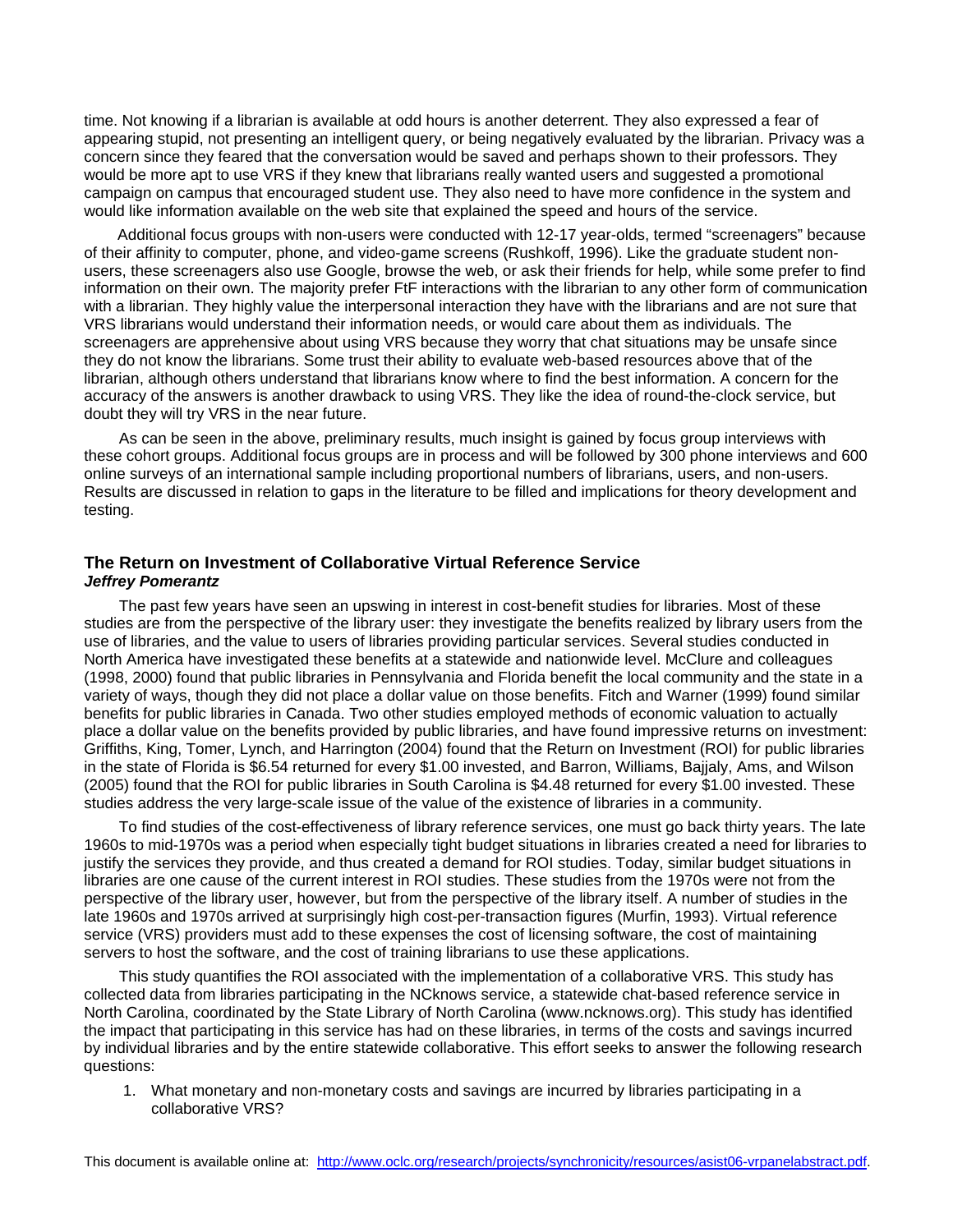- 2. What factors impact the ROI associated with participating in a collaborative VRS?
- 3. What impact do the characteristics of the library (e.g., size of collection, total budget expenditures) have on these factors?

Two types of costs are considered in this study: overhead and operational costs. Overhead costs are defined for this study somewhat differently than they are usually defined. Overhead costs are generally taken to be those necessary to the functioning of an organization: for libraries and most organizations this includes such costs as lighting, heating, air conditioning, etc. For this study, overhead costs are taken to be those costs necessary to the functioning of the VRS, even if those costs are not necessary to the operation of the library as a whole: for example, staff salaries, computers, internet access, the virtual reference software application, etc. Operational costs are those that are not necessary to the functioning of the service, but that provide added value either to the librarians in or the users of the service: for example, database subscriptions, other network applications, and reimbursements for internet access to librarians who staff the service at home.

#### **Conclusion**

The above two research projects are linked in their ultimate goal to explore issues of sustainability for VRS. In conducting focus groups with VRS users, non-users, and librarians, Radford and Connaway seek to identify issues that attract VRS users and encourage them to return for multiple visits as well as to identify features and improve practice to make librarians more effective as well as more comfortable in this environment. Their project's focus groups also seek to identify key problems within the VRS environment and system enhancements that will provide opportunities to solve these problems. Pomerantz addresses sustainability issues from the viewpoint of return on investment (ROI). His study examines overhead and operational costs that include human as well as system costs. His research emphasizes the value of consortial solutions in times of limited fiscal resources and staff shortages accompanied by rapid technological advances and increased user expectations and demands for library services. As recommended by Pomerantz (2005) these investigations are gathering empirical evidence to increase sustainability of VRS from two complimentary viewpoints and, as such, will provide a significant contribution to the literature and further the VRS research agenda.

**Marie L. Radford** is Associate Professor at the Rutgers School of Communication, Information, and Library Studies. She is the co-principal investigator, with Lynn Silipigni Connaway, in the IMLS-funded research project, "Seeking Sychronicity: Evaluating Virtual Reference Services from User, Non-User, and Librarian Perspectives." Her recent research involves investigations of interpersonal communication in VRS encounters. She has completed analysis of live chat transcripts from Maryland AskUsNow! and from the NELLCO Consortium's Lawline service. Her most recent book is *Web Research: Selecting, Evaluating, & Citing* (2006), 2<sup>nd</sup> edition, with Susan Barnes and Linda Barr.

**Lynn Silipigni Connaway** is a Consulting Research Scientist at OCLC, Office of Research. She is the coprincipal investigator, with Marie L. Radford, in the IMLS-funded research project, "Seeking Sychronicity: Evaluating Virtual Reference Services from User, Non-User, and Librarian Perspectives." Her current research includes data mining to provide intelligence to support a range of library decision-making needs and to represent these data in innovative displays. Connaway has co-authored the book, *Basic Research Methods for Librarians* (2004),  $4<sup>th</sup>$  edition, with Ronald R. Powell.

**Jeffrey Pomerantz** is Assistant Professor, School of Information and Library Science, University of North Carolina at Chapel Hill. Much of his work has been in the arena of virtual reference services, and the integration of virtual reference services into digital library contexts. His recent research includes evaluation and curriculum development. He recently completed a program evaluation of NCknows, the State Library of North Carolina's chat-based reference service, and he is currently involved in developing curriculum materials for teaching digital library-related topics in common across library and information science, and computer science programs.